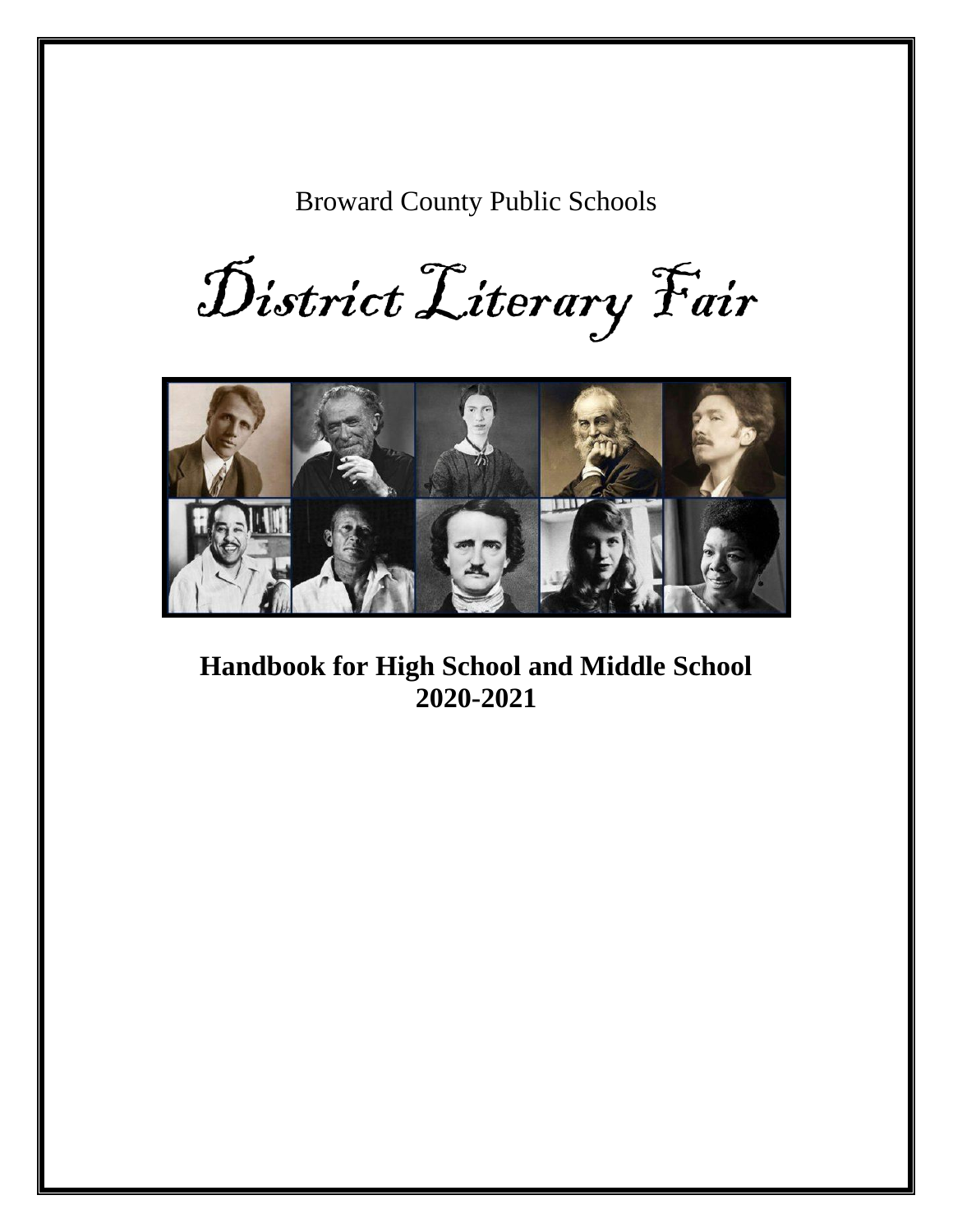#### **INTRODUCTION**

he Language Arts Department of Broward County Public Schools established the District-Level Literary Fair in 1998 to provide an opportunity for middle and high schools to recognize their Students' literary accomplishments. The district fair provides a showcase for outstanding student compositions and language arts projects. The categories for writing competition include various types of poetry and prose. This handbook is designed to help students, coordinators, and teachers plan for a successful fair.

### **LITERARY FAIR 2020-21 TABLE OF CONTENTS**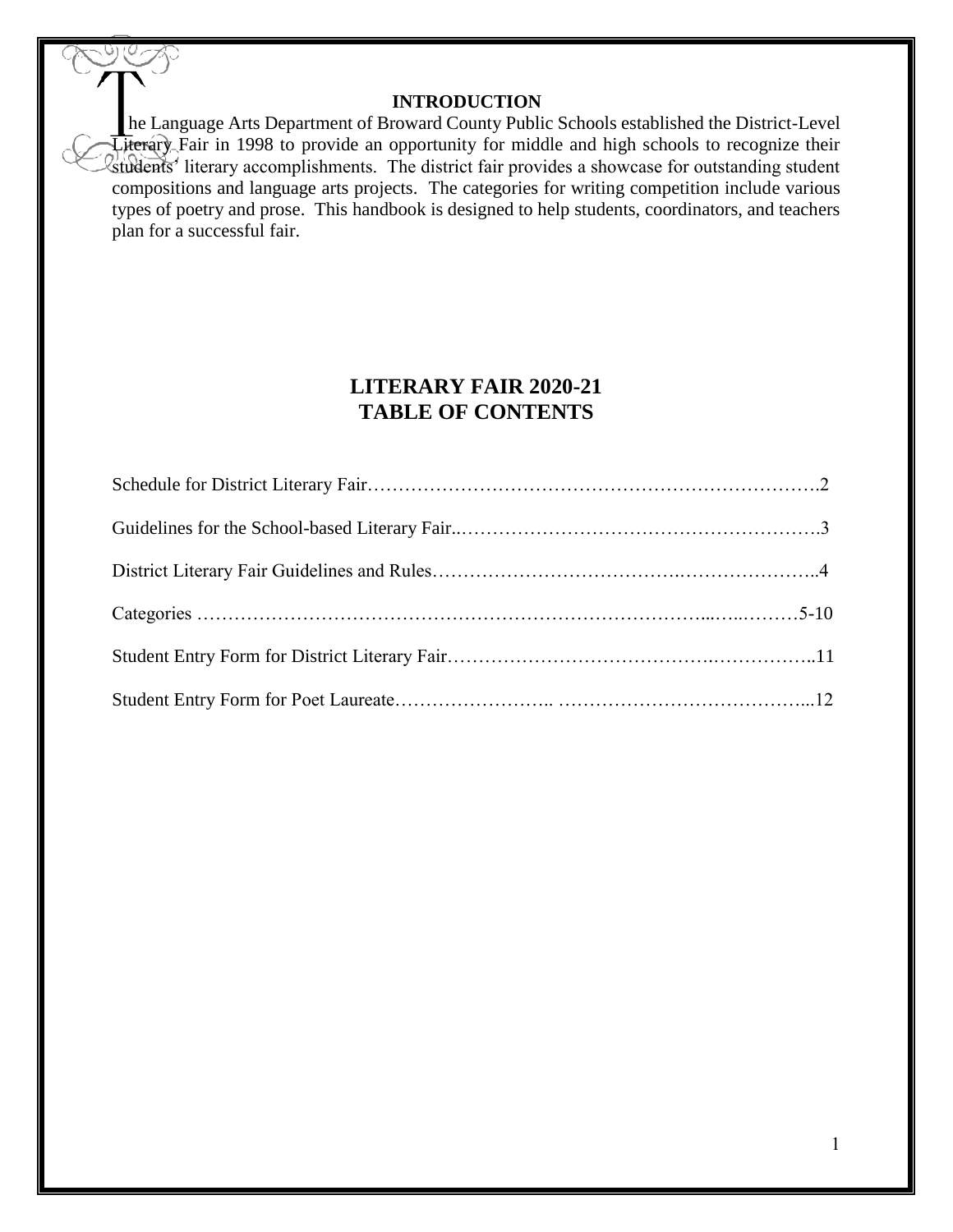#### **DISTRICT LITERARY FAIR SCHEDULE FOR 2020-2021**

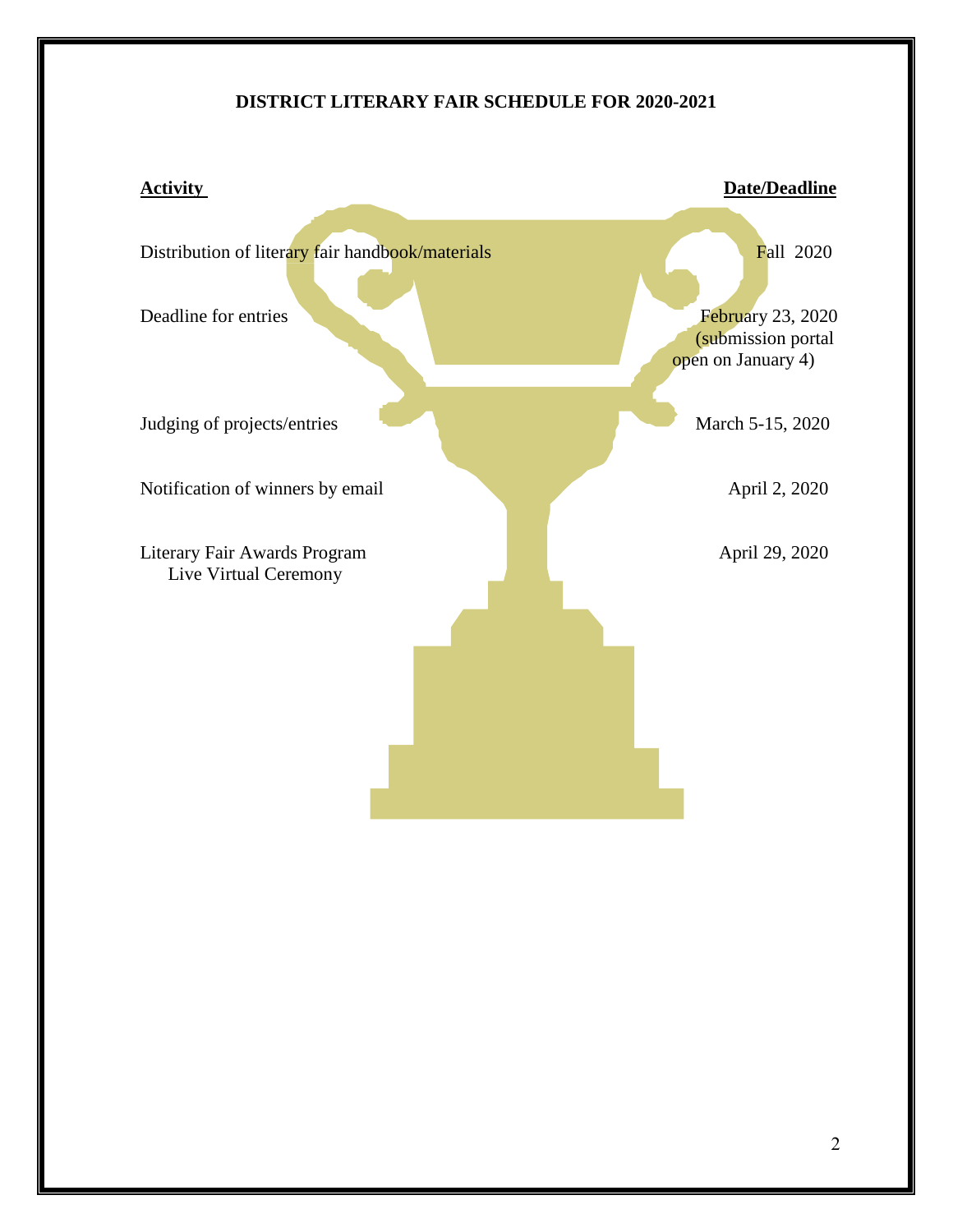#### GUIDELINES FOR THE SCHOOL-BASED LITERARY FAIR

- 1. **Holding a school-based competition is required** as a prerequisite to enter the district fair. To avoid a need for modification of projects that may be entered in the district fair, schools should use the specifications required at the district fair.
- 2. It is recommended that schools utilize some (or all) of the categories in the district fair. **First place entries ONLY are to be submitted to the district fair**.
- 3. It is the responsibility of the classroom teacher and competition coordinator to see that all entries are properly categorized.
- 4. The Language Arts Competitions/Literary Fair Coordinator should determine in advance the criteria for judging each category, secure judges for each category, and facilitate the judging of all entries. Utilization of district fair category descriptions and specifications, as listed in this handbook, are highly recommended.
- 5. All entries submitted for the literary fair must be the original work of the student. Entries found to be plagiarized will be immediately disqualified. Please check qualifying entries for plagiarism prior to submitting to the district competition.

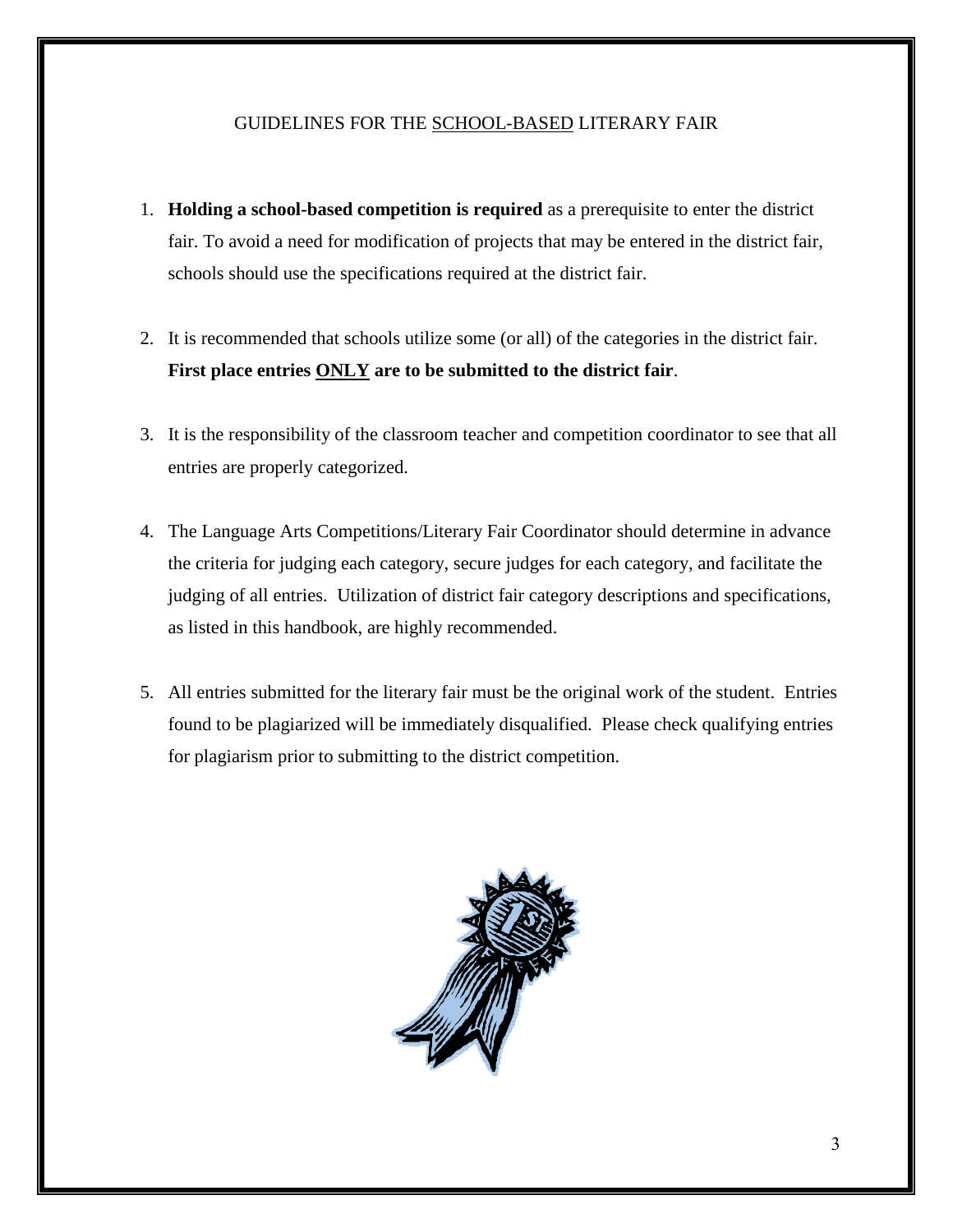# **DISTRICT LITERARY FAIR GUIDELINES 2020-21**

1. **All entries are to be submitted electronically using the appropriate MS Forms link located on page 12 of this handbook and in the District Literary Fair Canvas course. Printed, mailed, or emailed submissions will not be accepted.**

- 2. **ONE official student entry form** must be submitted for each entry:
	- a. Each entry form **must** be submitted electronically via the MS Forms link.
	- b. Each school may submit **one entry per category.** Any student(s) designated as the school's first place winner(s) is eligible to participate in the District Literary Fair.
- 3. Illustrations are now permitted but will not be a part of the judging. The only exceptions are Children's Books, Literary Comic Strips, Political/Satirical Cartoons, Poetry Movie Posters, Novel/Short Story Movie Posters, and Poetry Interpretation Posters. All entries and artwork must be the original work of the student. Ekphrastic poems MUST be accompanied by the piece of art that inspires it (see format specifications on page 8).
- *4.* Entries may be displayed for the public. Please be sure they are free of errors and any stray marks, and typed in Times New Roman 12 font, double spaced—or according to the category specifications. The only exceptions to this are the haiku and cinquain, which may be typed in a larger size font. *Neither the writer's name nor the name of the school should appear on the front or the back of the entry.*
- 5. There will be multiple judges per entry, and all decisions are final.
- 6. Projects may be disqualified if they are not submitted according to district requirements. This includes, but is not limited to, correct punctuation, grammar, mechanics, etc…
- 7. In each category a First Place, a Second Place, and a Third Place Award will be given.
- 8. ALL ENTRIES MUST BE THE ORIGINAL WORK OF THE STUDENTS SUBMITTING THEM FOR JUDGING. All entries must be the work of a single student.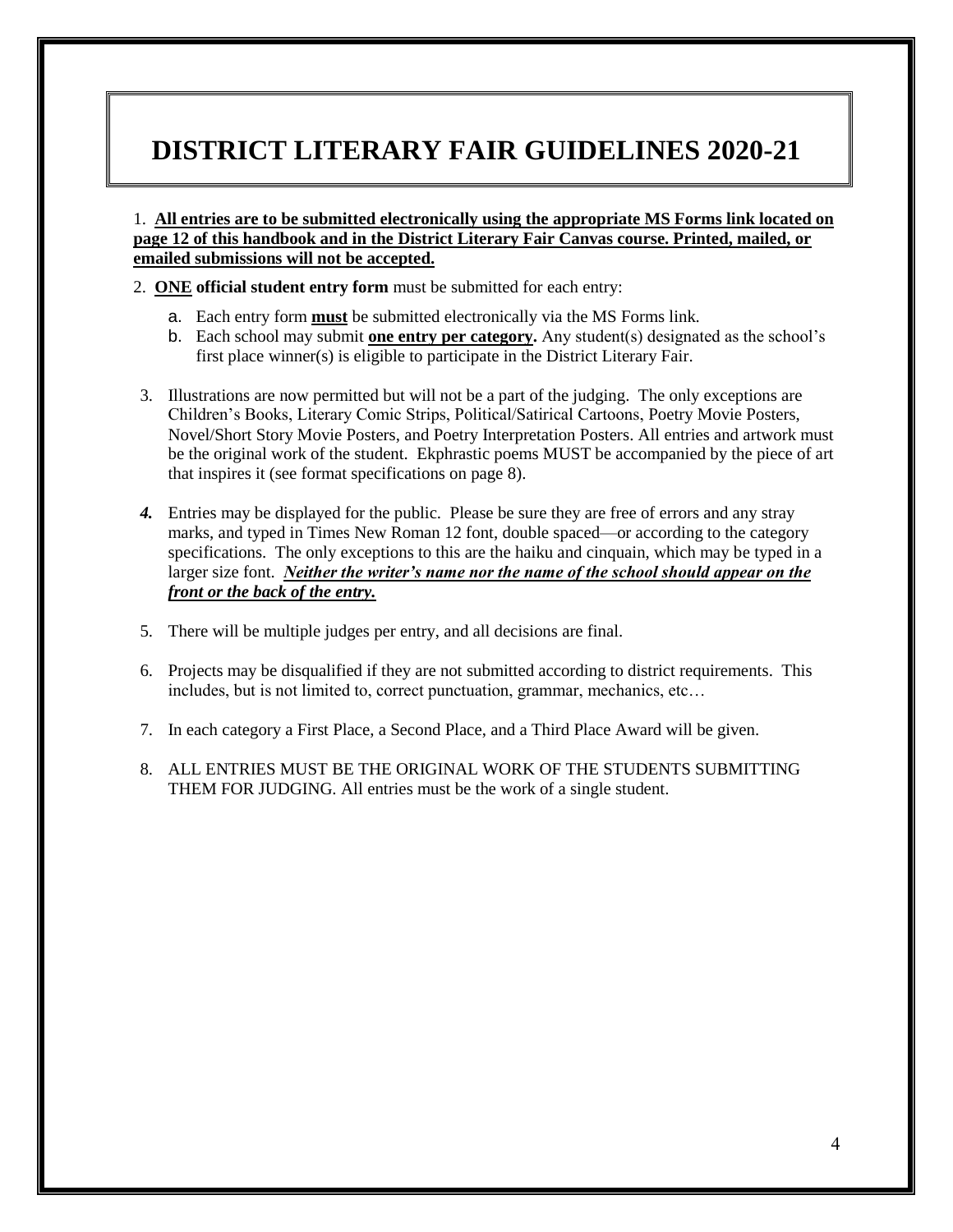### PROSE CATEGORIES

| <b>Categories</b>         | <b>Description</b>                                                                                                                                                                                                                                                                                                                                                                                                                                                             | <b>Specifications</b>                                                                                                                                              |
|---------------------------|--------------------------------------------------------------------------------------------------------------------------------------------------------------------------------------------------------------------------------------------------------------------------------------------------------------------------------------------------------------------------------------------------------------------------------------------------------------------------------|--------------------------------------------------------------------------------------------------------------------------------------------------------------------|
| Children's<br><b>Book</b> | An original, illustrated story written in book format and designed to be<br>read by children grades $1 - 5$ . A non-fiction book is also appropriate.<br>Illustrations must be the original design of the student; they can be<br>drawn by hand or on a computer. Students should not use patented<br>characters (i.e. Donald Duck) or computer generated/clip art.                                                                                                            | Maximum length<br>$-10$ pages (ms);<br>16 pages (hs).<br>Entry must be<br>scanned page by<br>page and be<br>submitted as one<br>file.                              |
| Fable                     | A short story, such as one of Aesop's Fables, intended to reveal some<br>useful truth or precept, especially a story in which animals or<br>inanimate objects speak and act like human beings.                                                                                                                                                                                                                                                                                 | Min. length $-1$<br>page;<br>Max. length $-4$<br>pages.                                                                                                            |
| Formal Essay              | A researched-based piece of prose writing that expresses a particular<br>point of view on a subject. It should either communicate information<br>or share a personal thought in a formal style and be characterized by a<br>seriousness of purpose, dignity, and logical organization. It MUST<br>include citations and a correctly formatted works cited page.                                                                                                                | Minimum length<br>$-2$ pages;<br>Maximum length<br>$-4$ pages.                                                                                                     |
| Informal<br>Essay         | A piece of prose writing that expresses a personal point of view in a<br>conversational style. It may contain elements of self-revelation,<br>humor, and an unconventional theme. Letters to the editor are<br>acceptable entries in this category as well.                                                                                                                                                                                                                    | Min. length $-2$<br>pages;<br>Max. length $-4$<br>pgs.                                                                                                             |
| Literary<br>Comic Strip   | Comic strip with illustrations and dialogue. The comic strip MUST tell<br>an original story or be based on a literary work (which must be<br>named). The strip may be hand-drawn or created digitally. Illustrations<br>must be the original design of the creator. Do NOT use patented<br>characters (i.e. Donald Duck) or pre-made computer-generated<br>pictures (i.e. clip art). Hand-drawn comic strips must be outlined in<br>black ink. All stray marks must be erased. | Minimum length<br>$-3$ panels;<br>Maximum length<br>$-1$ full page (no<br>more than 10<br>panels)<br>Must be scanned<br>and submitted<br>digitally as one<br>file. |
| Myth                      | A purely fictitious narrative usually involving supernatural persons,<br>actions, or events and often embodying some popular explanation or<br>conception of natural or historical phenomena.                                                                                                                                                                                                                                                                                  | Min. length $-1$<br>page;<br>Max. length $-4$<br>pages.                                                                                                            |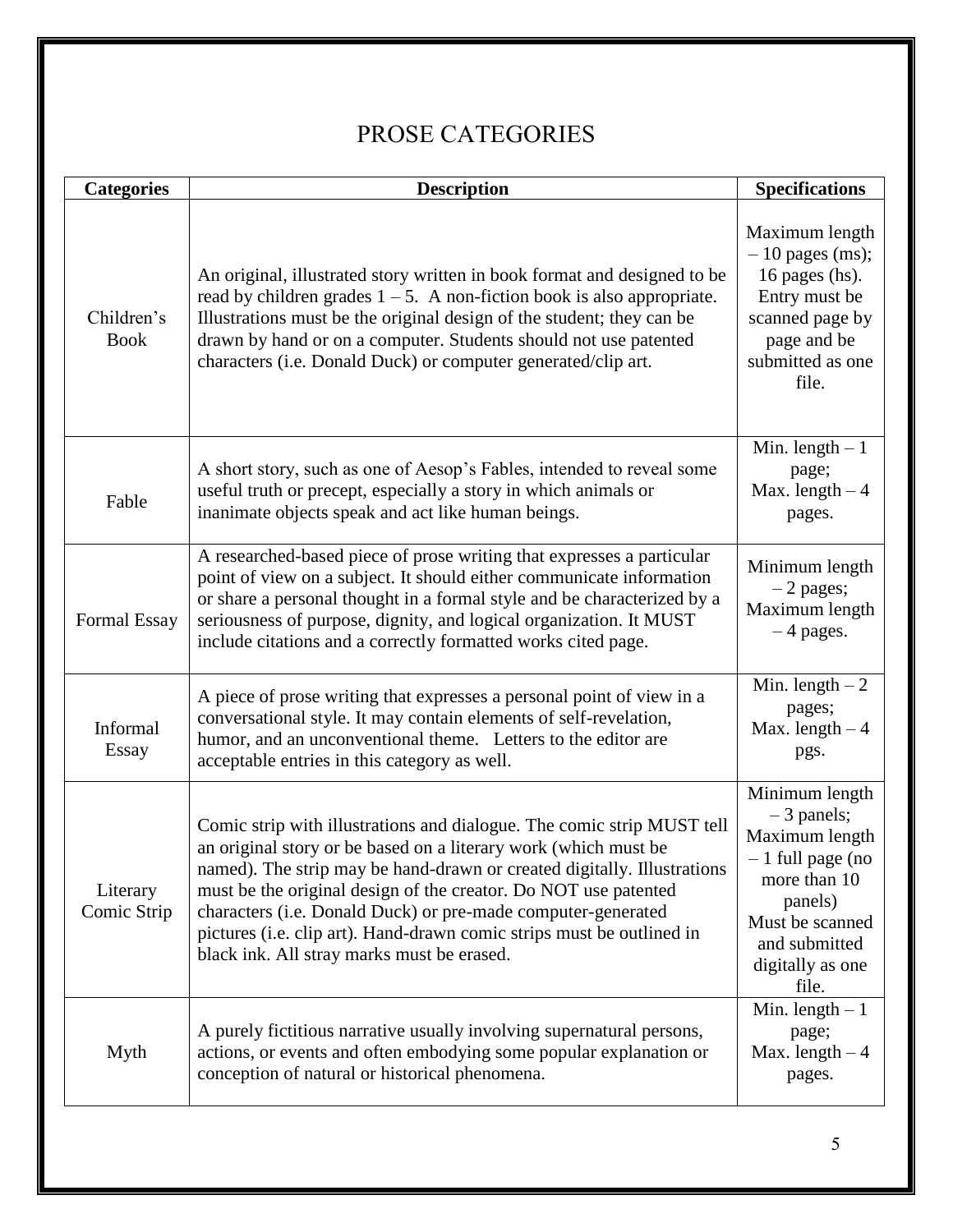| Personal<br>Narrative              | A true account of an experience or event that is personally significant<br>to the writer. The first person account may include elements of<br>suspense and action, vivid description, and dialogue. It should express<br>feelings of how the experience affected the writer or taught the writer<br>something of importance.                         | Minimum length<br>$-2$ page;<br>Maximum length<br>$-4$ pages.                                                                                                      |
|------------------------------------|------------------------------------------------------------------------------------------------------------------------------------------------------------------------------------------------------------------------------------------------------------------------------------------------------------------------------------------------------|--------------------------------------------------------------------------------------------------------------------------------------------------------------------|
| Political/<br>Satirical<br>Cartoon | A one panel cartoon with the punch line or dialogue written at the<br>bottom. The cartoon must be based on a literary work or a current or<br>historical/political event.                                                                                                                                                                            | $Length - one$<br>panel<br>Must be scanned<br>and submitted<br>digitally as one<br>file.                                                                           |
| <b>Scene Writing</b>               | A script that contains dialogue, a minimum of two characters and stage<br>directions. It will include a title page, a second page that lists<br>characters and gives a brief synopsis, and any other information that<br>seems important to the understanding of the script. The successive<br>pages will contain the actual text of the stage play. | Maximum length<br>$-10$ pages of<br>actual text of the<br>script<br>Title page,<br>character list,<br>and synopsis are<br>not included<br>within the page<br>count |
| <b>Short Story</b>                 | A brief prose narrative that can be read usually in one sitting. Includes<br>one conflict, a simple plot, characterization, one setting, one point of<br>view, one theme, and a specific literary style. Short stories are to be<br>submitted digitally.                                                                                             | Minimum length<br>$-3$ pages;<br>Maximum length<br>- 10 pages                                                                                                      |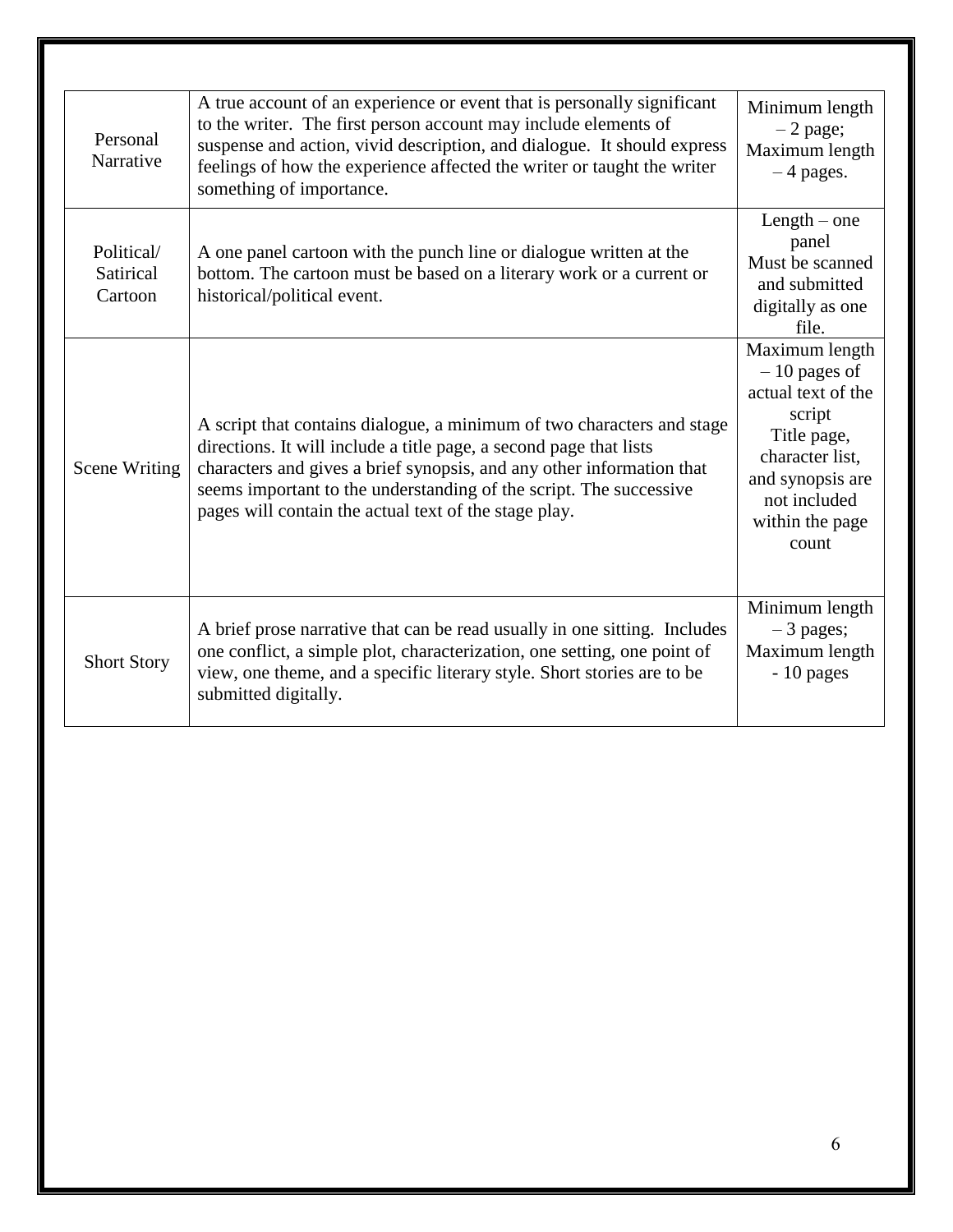### INTERPRETIVE CATEGORIES

| <b>Categories</b>                           | <b>Description</b>                                                                                                                                                                                                                                                                                                                                                                                                                                                                                                                                                                                                                                                                          | <b>Specifications</b>                                                                                                                |
|---------------------------------------------|---------------------------------------------------------------------------------------------------------------------------------------------------------------------------------------------------------------------------------------------------------------------------------------------------------------------------------------------------------------------------------------------------------------------------------------------------------------------------------------------------------------------------------------------------------------------------------------------------------------------------------------------------------------------------------------------|--------------------------------------------------------------------------------------------------------------------------------------|
| Novel/Short<br><b>Story Movie</b><br>Poster | Novel/Short Story Movie Posters replicate contemporary movie<br>posters and include the title, images which represent the text, a<br>catchphrase or slogan, the author/director, brief quotations/reviews<br>about the text.<br>Middle school entries will choose a text (novel or short story) by Ray<br>Bradbury.<br>High school entries will choose a text (novel or short story) by $F$ .<br>Scott Fitzgerald.<br>Entry will be in the form of a single PowerPoint slide. Illustrations<br>must be the original design of the student; they can be drawn by hand<br>or on a computer. Students should not use patented characters (i.e.<br>Donald Duck) or computer generated/clip art. | Entries will be<br>submitted as a<br>single<br>PowerPoint slide<br>saved as a PDF.<br>The slide may be<br>vertical or<br>horizontal. |
| Poetry Movie<br>Poster                      | Poetry Movie Posters replicate contemporary movie posters and<br>include the title, images which represent the text, a catchphrase or<br>slogan, the author/director, brief quotations/reviews about the text.<br>Middle school entries will choose a poem by Carl Sandburg.<br>High school entries will choose a poem by Nikki Giovanni.<br>Entry will be in the form of a single PowerPoint slide. Illustrations<br>must be the original design of the student; they can be drawn by hand<br>or on a computer. Students should not use patented characters (i.e.<br>Donald Duck) or computer generated/clip art.                                                                          | Entries will be<br>submitted as a<br>single<br>PowerPoint slide<br>saved as a PDF.<br>The slide may be<br>vertical or<br>horizontal. |
| Poetry<br>Interpretation<br>Poster          | Poetry Interpretation Posters utilize original student artwork to convey<br>the meaning of a professionally published poem. Students select a<br>poem from the poet of their choice and design a poster that serves as<br>an interpretation of the text. The poster must include the title and<br>author of the poem.<br>Entry will be in the form of a single PowerPoint slide. Illustrations<br>must be the original design of the student; they can be drawn by hand<br>or on a computer. Students should not use patented characters (i.e.<br>Donald Duck) or computer generated/clip art.                                                                                              | Entries will be<br>submitted as a<br>single<br>PowerPoint slide<br>saved as a PDF.<br>The slide may be<br>vertical or<br>horizontal. |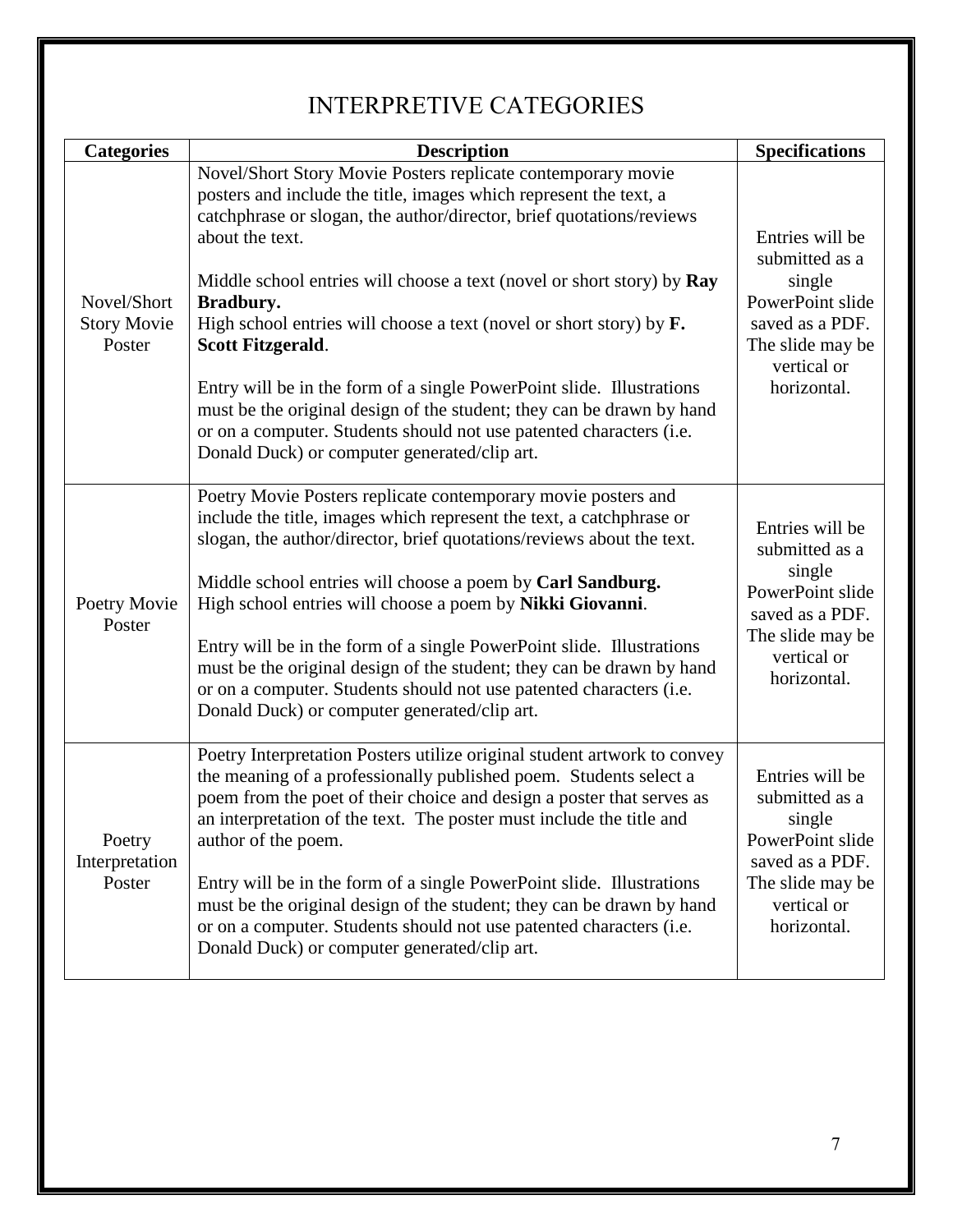| Category           | <b>Description</b>                                                                                                                                                                                                                                                                                                                                                                                                                                                                                                                                                                                                                                                     | <b>Specifications</b>                                               |
|--------------------|------------------------------------------------------------------------------------------------------------------------------------------------------------------------------------------------------------------------------------------------------------------------------------------------------------------------------------------------------------------------------------------------------------------------------------------------------------------------------------------------------------------------------------------------------------------------------------------------------------------------------------------------------------------------|---------------------------------------------------------------------|
| <b>ABC</b> Poetry  | An ABC poem has a series of lines that create a mood, picture, or feeling.<br>Lines are made up of words and phrases and the entire alphabet is covered.<br>The first word of line 1 begins with A; the first word of line 2 begins with<br>B, etc. The best examples of ABC Poetry have enjambment and include<br>literary devices.                                                                                                                                                                                                                                                                                                                                   |                                                                     |
|                    | <b>MIDDLE SCHOOL ONLY</b>                                                                                                                                                                                                                                                                                                                                                                                                                                                                                                                                                                                                                                              |                                                                     |
| Cinquain           | A poem of five lines with the following syllables:<br>Line 1 - two syllables<br>Line 2 - four syllables<br>Line 3 - six syllables<br>Line 4 - eight syllables<br>Line $5 -$ two syllables<br>End rhyme occurs seldom, but internal rhyme, assonance and consonance<br>appear frequently. The poem revolves around a cohesive idea or topic.                                                                                                                                                                                                                                                                                                                            |                                                                     |
| Copy Make          | A poem that was inspired by or modeled from another poem, uses some<br>of the language from the model poem, but results in something new and<br>unique to the student author. Students must attribute to the original<br>author (inspired by) and include a copy of the original poem.<br><b>MIDDLE SCHOOL ONLY</b>                                                                                                                                                                                                                                                                                                                                                    | Must be at least<br>10 lines.                                       |
| Ekphrastic<br>Poem | Poetry that is inspired by art. For the 2020-21 Literary Fair students are<br>to use a Jacob Lawrence painting to inspire a poem. His work can be<br>found at https://www.wikiart.org/en/jacob-lawrence, as well as many<br>other websites. The poem may be lined verse or free verse.<br>The selected artwork must be downloaded to a document. The student<br>should then go to the Format menu and size the picture to no more than<br>3 inches in height. The picture should be centered at the top of the page;<br>the name of the artwork, artist and source from which it is downloaded<br>should be immediately below it. The title of the poem should follow. | Must be at least<br>20 lines.                                       |
| Free Verse         | Poetry having no regular meter or rhyme.                                                                                                                                                                                                                                                                                                                                                                                                                                                                                                                                                                                                                               | Must be at least<br>15 lines.                                       |
| Haiku              | A Japanese lyric poem of a fixed 17-syllables SOMETIMES points to<br>something in nature that has moved the poet. The haiku has the following<br>lines and syllables:<br>Line $1$ – five syllables<br>Line $2$ – seven syllables<br>Line $3$ –five syllables                                                                                                                                                                                                                                                                                                                                                                                                           |                                                                     |
| Ode                | A lyric poem in the form of an address to a particular subject, often<br>elevated in style or manner and written in varied and irregular meter.                                                                                                                                                                                                                                                                                                                                                                                                                                                                                                                        | Must be a<br>minimum of 35<br>lines and a<br>maximum of 70<br>lines |

# POETRY CATEGORIES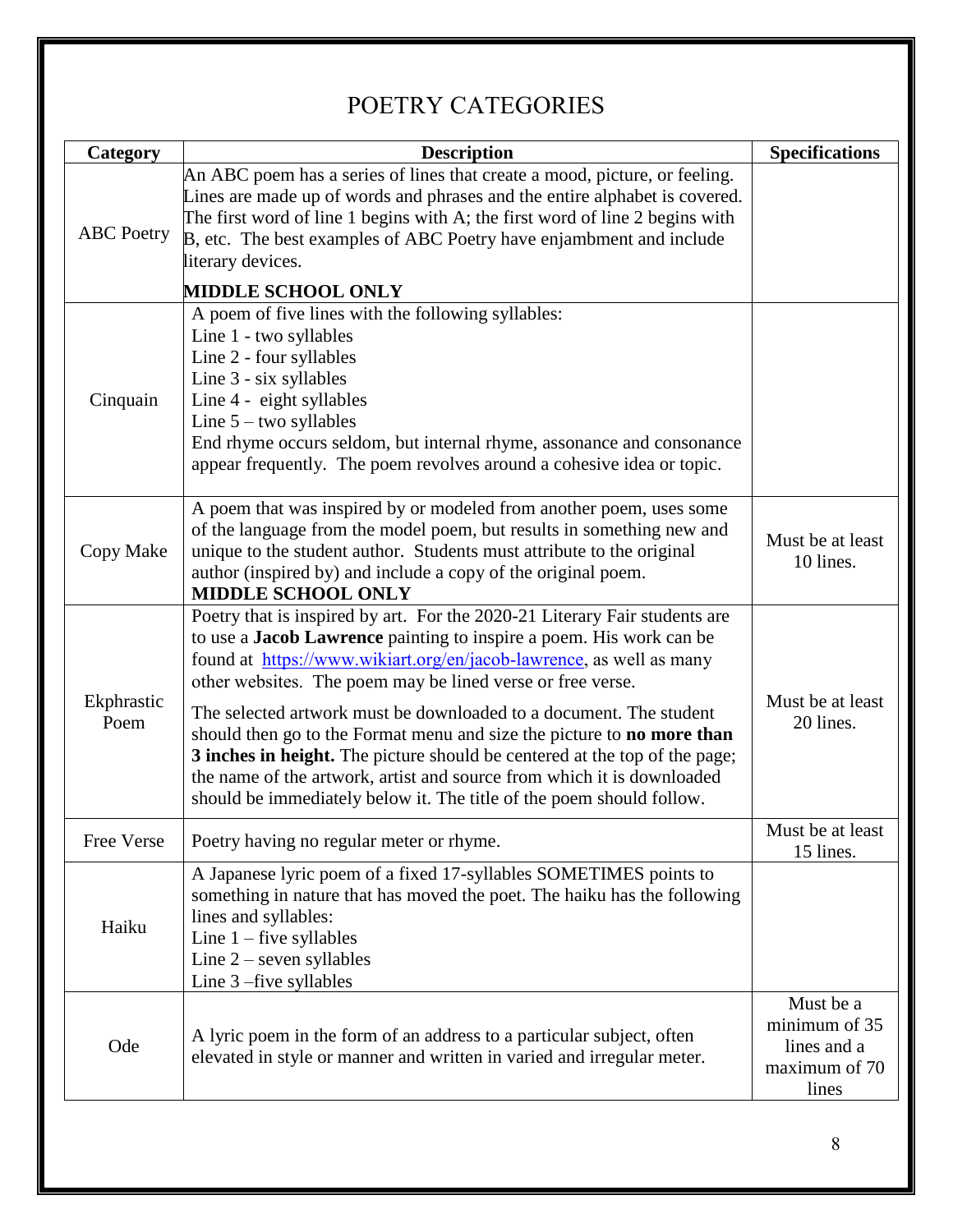| Parody Poem                   | A poem imitating with ludicrous exactness, but ordinarily on a ridiculous<br>subject, the style and mannerisms of a serious composition (for example:<br>Hamlet's "To be or not to be" speech).<br><b>HIGH SCHOOL ONLY</b>                                                                                                                                                                                                                                                                                                                                                                                                                                                                                                                                                                                                                                                                                                          | Must be at least<br>15 lines.                                                                                  |
|-------------------------------|-------------------------------------------------------------------------------------------------------------------------------------------------------------------------------------------------------------------------------------------------------------------------------------------------------------------------------------------------------------------------------------------------------------------------------------------------------------------------------------------------------------------------------------------------------------------------------------------------------------------------------------------------------------------------------------------------------------------------------------------------------------------------------------------------------------------------------------------------------------------------------------------------------------------------------------|----------------------------------------------------------------------------------------------------------------|
| Poem for<br><b>Two Voices</b> | A poem written by one persona to be read by two people, sometimes<br>alternating, sometimes simultaneously. The poem shows different<br>perspectives or viewpoints on the same topic. A good example of a poem<br>for two voices is Langston Hughes' poem "Mama and the Rent Man."<br>THIS POEM MIGHT ALSO be a bilingual poem incorporating English<br>and another language, but it MUST reflect two distinct voices.                                                                                                                                                                                                                                                                                                                                                                                                                                                                                                              | Must be at least<br>20 lines.<br>May be written<br>in either one-<br>column format<br>or two-column<br>format. |
| Rhymed<br>Verse               | Written on various topics. May express ideas, emotions, or tell a story.<br>Precise word choice, sensory imagery, and compression of ideas are<br>characteristics of poetic expression.                                                                                                                                                                                                                                                                                                                                                                                                                                                                                                                                                                                                                                                                                                                                             | Must be at least<br>16 lines.                                                                                  |
| Sestina Poem                  | French form consisting of six six-line stanzas and a three-line<br>envoy. The form is usually unrhymed. The effect of rhyme comes from a<br>fixed pattern of end-words; the end words in each stanza are the same but<br>arranged in a different sequence in each stanza. In the closing tercet, each<br>of the six words is used, with one in the middle of each line and one at<br>the end. The pattern of word-repetition is as follows where the words that<br>end the lines of the first sestet are represented by the numbers $1, 2, 3, 4$ ,<br>5, 6.<br>1 2 3 4 5 6 End words of lines in first sestet<br>6 1 5 2 4 3 End words of lines in second sestet<br>364125 End words of lines in third sestet<br>5 3 2 6 1 4 End words of lines in fourth sestet<br>4 5 1 3 6 2 End words of lines in fifth sestet<br>246531 End words of lines in sixth sestet<br>$(6 2) (1 4) (5 3)$ Middle and end words of lines of the tercet. |                                                                                                                |
| Shrinklit<br>Poem             | A rhymed verse that condenses the main ideas of a literary work. The<br>last two lines frequently present an ironic twist or question.                                                                                                                                                                                                                                                                                                                                                                                                                                                                                                                                                                                                                                                                                                                                                                                              | Must be at least<br>16 lines.                                                                                  |
| Sonnet                        | A lyric poem of fourteen lines written in <i>iambic</i> pentameter.<br>Shakespearean sonnets have three quatrains followed by a rhymed<br>couplet. The rhyme scheme is abab cdcd efet gg. The main thought is<br>presented in the three quatrains and concluded in the couplet.<br><b>Petrarchan</b> sonnets are divided into a group of eight lines (the<br>octave) followed by a group of six lines (the sestet). The rhyme<br>scheme for the octave is abba abba. The rhyme scheme for the sestet<br>is cdecde. The octave presents a single thought, and the sestet<br>expands, contradicts or develops it in some way.                                                                                                                                                                                                                                                                                                         |                                                                                                                |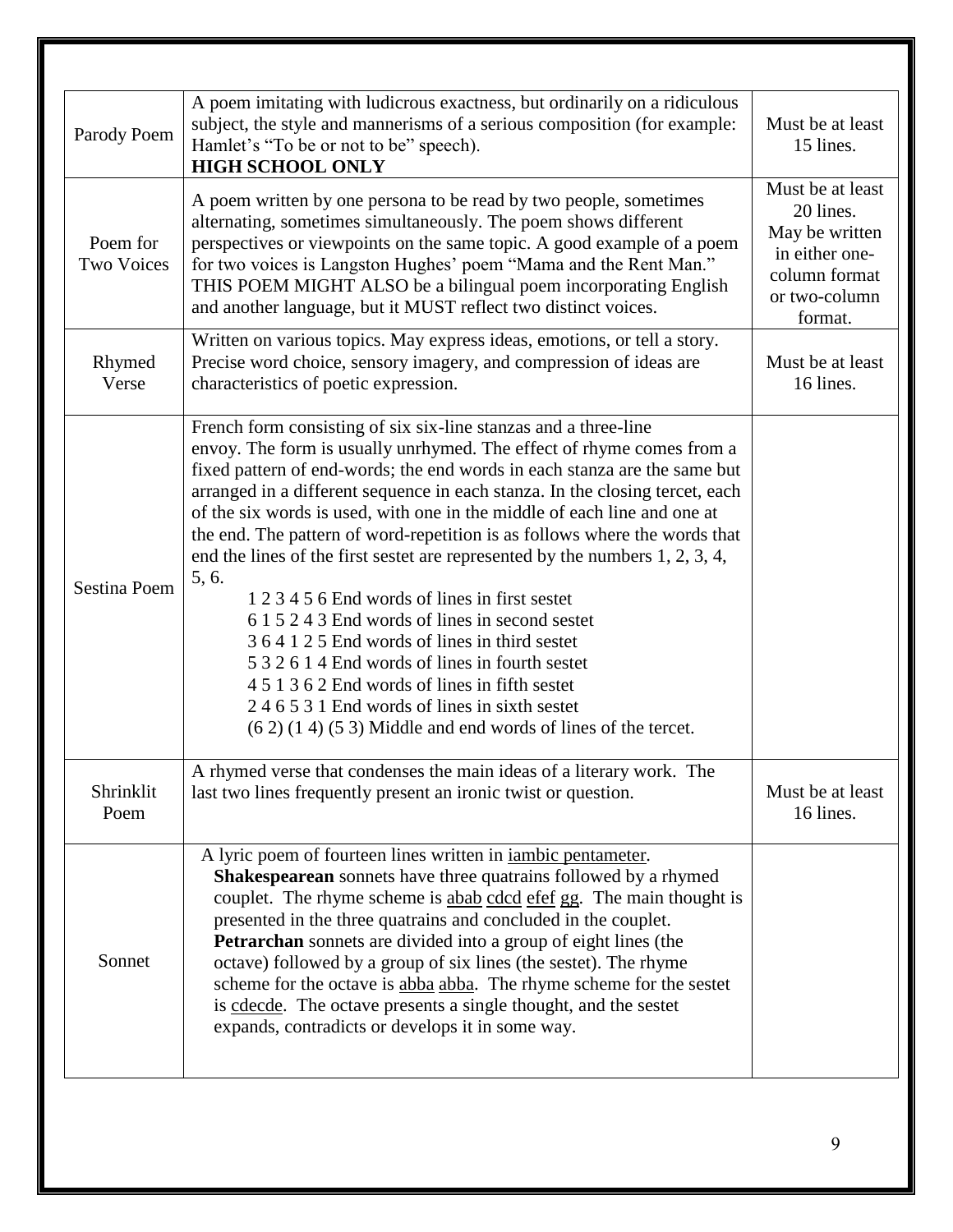|                               | Spoken Word poetry combines poetry with elements of the oral tradition,<br>hip-hop, and theatre. It places heavy emphasis on the performance of the<br>poem; however, the written construction of the poem is of utmost<br>importance. Spoken Word poems rely heavily on figurative language,<br>sensory details, and emotional connection. These poems may use<br>elements from other types of poetry, especially Free Verse and Rhymed<br>Verse. Spoken Word poems can tell stories, tackle social issues, or talk<br>about whatever the poet imagines.                                                                                                                                                                                                                                                                                                                                                                                                                                                                  | Must be $1-3$<br>minutes in<br>length<br>Hard copies of<br>poems must be<br>submitted with<br>entry forms |
|-------------------------------|----------------------------------------------------------------------------------------------------------------------------------------------------------------------------------------------------------------------------------------------------------------------------------------------------------------------------------------------------------------------------------------------------------------------------------------------------------------------------------------------------------------------------------------------------------------------------------------------------------------------------------------------------------------------------------------------------------------------------------------------------------------------------------------------------------------------------------------------------------------------------------------------------------------------------------------------------------------------------------------------------------------------------|-----------------------------------------------------------------------------------------------------------|
| Spoken<br>Word<br>Performance | No student name or school reference should appear in the video. Be<br>aware of clothing, signage, or logos that may be in the video that suggest<br>the school or student name.                                                                                                                                                                                                                                                                                                                                                                                                                                                                                                                                                                                                                                                                                                                                                                                                                                            | Poets must<br>project voice and<br>speak clearly                                                          |
|                               |                                                                                                                                                                                                                                                                                                                                                                                                                                                                                                                                                                                                                                                                                                                                                                                                                                                                                                                                                                                                                            | Gestures and<br>facial<br>expressions<br>should<br>emphasize the<br>tone and theme<br>of the poem         |
| Tritina                       | The tritina is a ten-lined poem, divided over three tercets with a single<br>line at the end of the poem. Tritinas use three end words that are repeated<br>throughout the poem, much like a sestina. Having chosen your three<br>words, your pattern should look like this: ABC, CAB, BCA and the last<br>line have all three words in it, bringing you back to ABC.<br><b>MIDDLE SCHOOL ONLY</b>                                                                                                                                                                                                                                                                                                                                                                                                                                                                                                                                                                                                                         |                                                                                                           |
| Villanelle                    | A French verse form in 19 lines with no set number of syllables per line.<br>The villanelle has a pattern of only two rhymes and is marked by its<br>alternating refrain. The poem has five tercets and a concluding quatrain.<br>The first line of the first stanza is repeated as the last line of the second<br>and the fourth stanzas, and as the second-to-last line in the concluding<br>quatrain. The third line of the first stanza is repeated as the last line of the<br>third and the fifth stanzas and as the last line in the concluding quatrain.<br>A1 $b$ A2 – lines in the first tercet<br>$b$ A1 – lines in the second tercet<br>a b $A2$ – lines in third tercet<br>a $b$ A1 – lines in the fourth tercet<br>a b $A2$ – lines in fifth tercet<br>a b $A1 A2$ – lines in final quatrain<br>The first line of the second through fourth tercets and the quatrain<br>rhymes A. The second line of each tercet and quatrain is not repeated buy<br>rhymes with the first tercet.<br><b>HIGH SCHOOL ONLY</b> |                                                                                                           |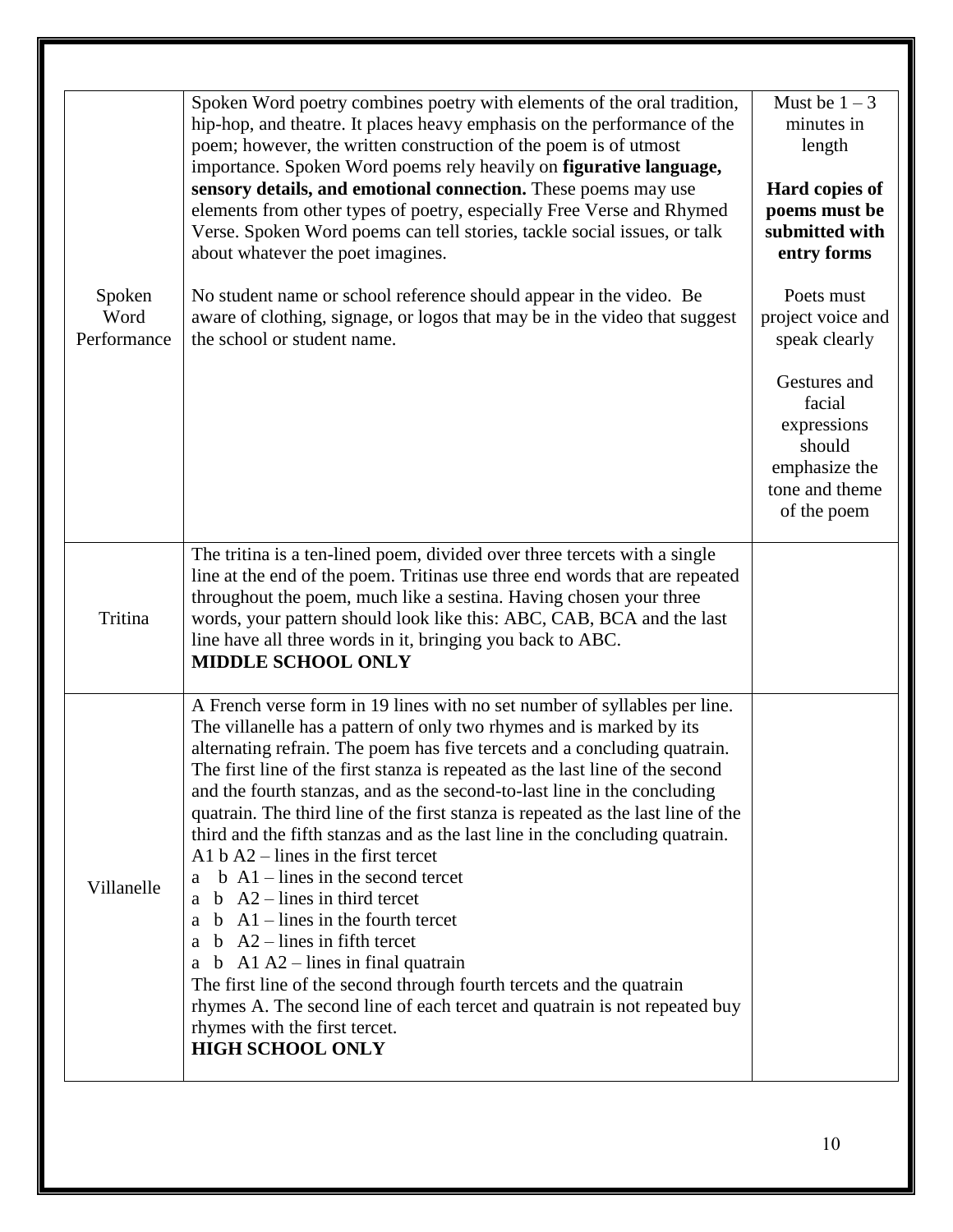#### **Poet Laureate of Broward County Schools**

The Poet Laureate category is unique in that it serves to challenge participants by requiring them to explore multiple forms of poetry rather than just a single form. Entries in this category are submitted as portfolios of original student work that aim to show readers a wide range writing ability.

All portfolios submitted to this category must adhere to the following:

- Portfolios must include five original poetic pieces.
- All five pieces must demonstrate a different poetic form.
- The submitted pieces for the portfolio may not be submitted individually in other Literary Fair categories.
- Poems should follow poetic rules as appropriate to the individual form.
- Portfolios must be submitted to the District Literary Fair Canvas Course as a single file that contains all five poems.

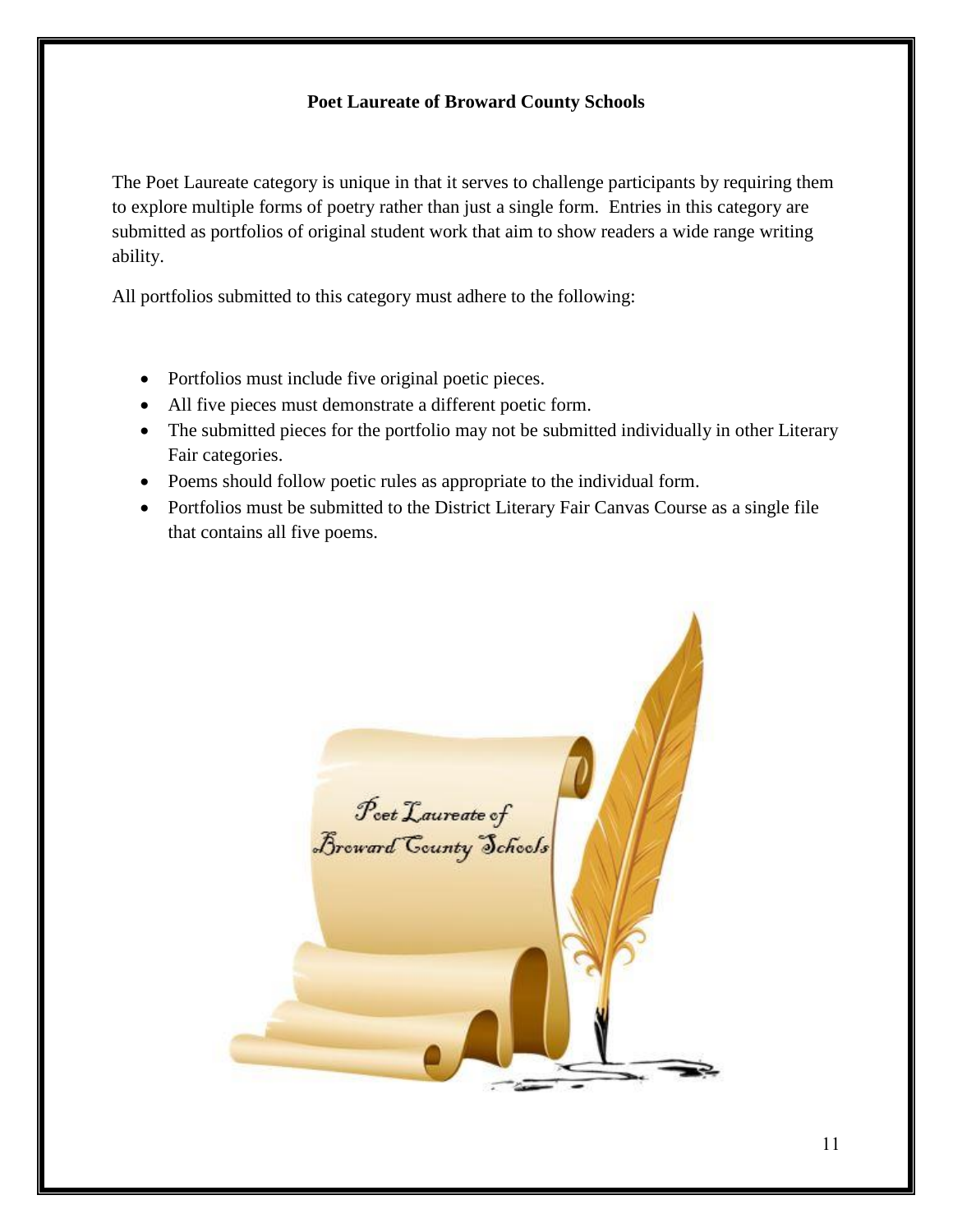### **Uploading Winning Entries for the District Literary Fair**

Complete one digital entry form and corresponding document upload for each winning entry you are submitting to the district fair.

| <b>BCPS Coordinators:</b>                                                                                                            | Private / Charter School Coordinators:                               |
|--------------------------------------------------------------------------------------------------------------------------------------|----------------------------------------------------------------------|
| Use this link to for the digital entry                                                                                               | Use this link to for the digital entry                               |
| form/upload.                                                                                                                         | form/upload.                                                         |
| BCPS Literary Fair Student Entry<br>Form<br>*BCPS Public Schools Only                                                                | <b>BCPS Literary Fair Student Entry</b><br>Private/Charter Schools L |
| Hi Valerie, when you submit this form, the owner will be able to see your name<br>* Required<br>1. School Name*<br>Enter your answer | * Required<br>1. School Name*<br>Enter your answer                   |
| 2. Student's First Name *                                                                                                            | 2. Student's First Name *                                            |
| Enter your answer                                                                                                                    | Enter your answer                                                    |
| 3. Student's Last Name *                                                                                                             | 3. Student's Last Name*                                              |
| Enter your answer                                                                                                                    | Enter your answer                                                    |
| 4. Student's Home Address *                                                                                                          | 4. Student's Home Address *                                          |
| Enter your answer                                                                                                                    | Enter your answer                                                    |